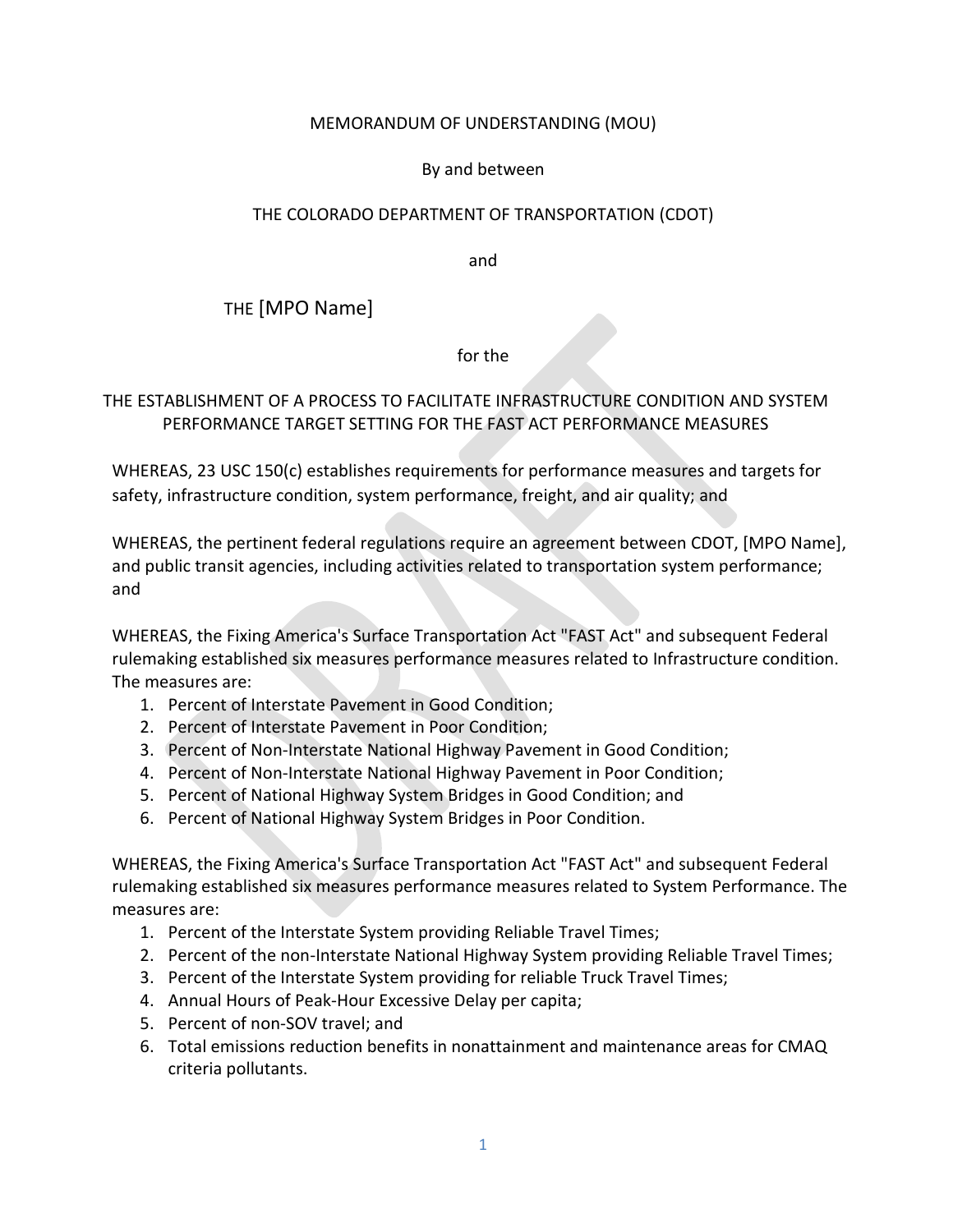WHEREAS, Federal regulations require state departments of transportations to establish and report targets related to each of these infrastructure condition & system performance measures by May 20<sup>th</sup> every two & four years; and,

WHEREAS, CDOT has established statewide targets for the required performance measures; and,

WHEREAS, MPOs are required to either adopt and support CDOT's statewide targets or set their own targets specific to their areas within 180 days after the establishment of the CDOT targets; and,

WHEREAS, CDOT, [MPO Name] and public transit agencies shall cooperatively determine their mutual responsibilities in carrying out the metropolitan planning process pursuit to 23 USC 134 and in accordance with 23 CFR 450 and 420;

NOW, THEREFORE, in consideration of the mutual promises and representations contained herein, the parties agree as follows:

# **1. Parties to Memorandum of Understanding (MOU):**

This agreement is entered by and between the State of Colorado, Department of Transportation (hereinafter referred to as "CDOT") and the [MPO Name]. This MOU provides procedures and defines roles and responsibilities identified in the Memorandum of Agreement for Transportation Planning and Programming by and between CDOT, [MPO Name].

#### **2. Purpose:**

The purpose of this MOU, as recited in the preamble, is to set forth the general procedures, mutually acceptable to [MPO Name] and CDOT, for the establishment of a process to facilitate infrastructure condition and system performance target setting for the FAST Act performance measures

#### **3. Roles, Responsibilities, and Deliverables:**

- (a) As part of the target setting process, CDOT will:
- 1. Inform the [MPO Name] of the performance measure targets established for the state each performance period by [DATE] of each performance period.
- 2. Provide the data necessary to evaluate the performance for each measure within the respective MPO boundaries to [MPO Name] by [DATE] of each year.
- 3. Provide target setting guidance to MPOs should they decide to establish their own targets for one or more of the aforementioned performance measures.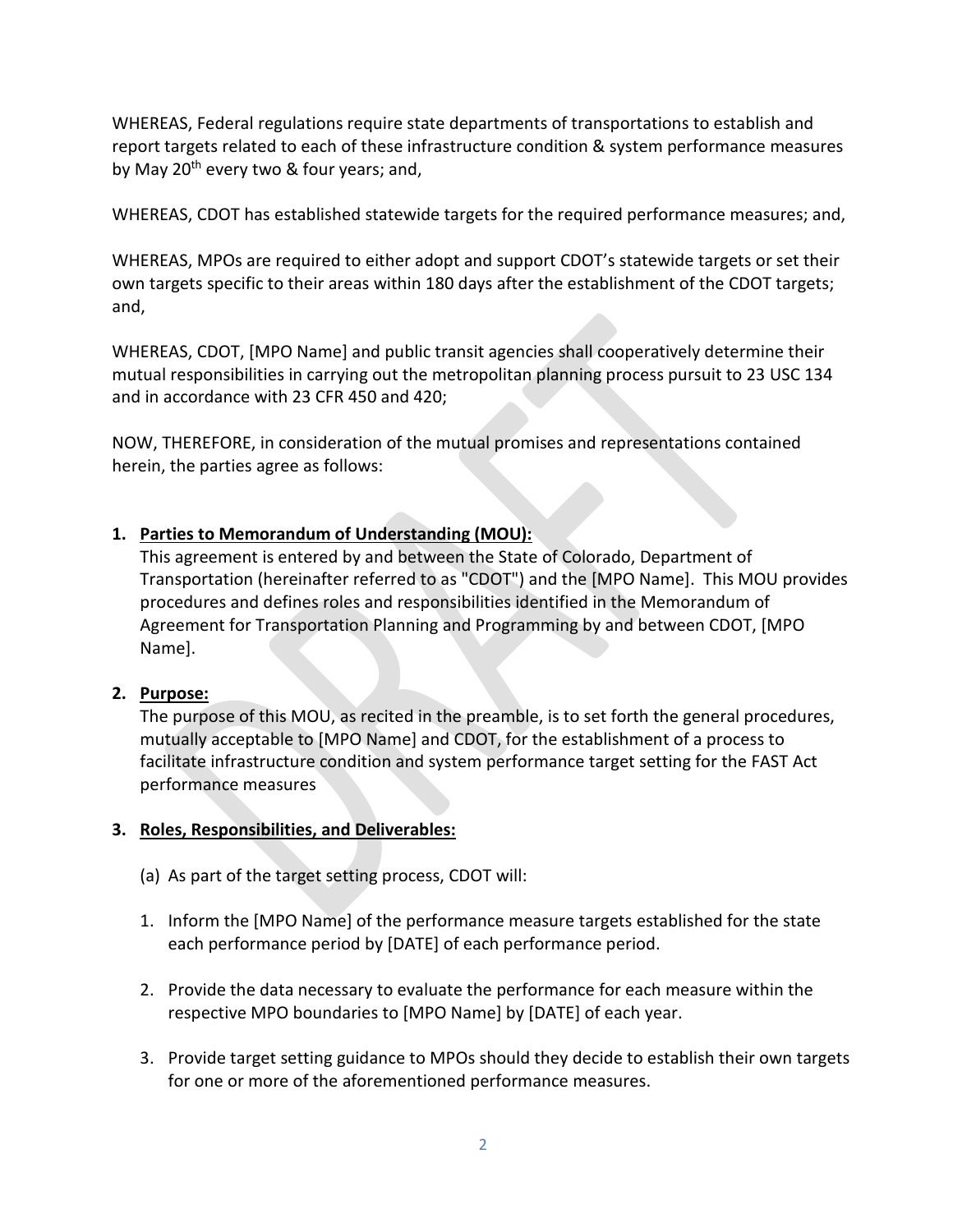- 4. Facilitate timely sharing of all available infrastructure condition and system performance data with [MPO Name]
- 5. Provide performance measure adoption language for [MPO Name] to incorporate into its Regional Transportation Plan; and
- 6. Provide staff support necessary to assist [MPO Name] with presenting the adoption of infrastructure condition and system performance targets
- 7. Inquire periodically the progress being made by [MPO Name] in the establishment of the aforementioned infrastructure condition and system performance targets
- 8. Will share with [MPO Name] the results of the FHWA determination of whether CDOT has met or made significant progress toward meeting its infrastructure condition and system performance targets
- (b) As part of the target setting process, [MPO Name] will:
- 1. Inform CDOT by [DATE] of each performance period whether [MPO Name] intends to support the CDOT infrastructure condition and system performance targets or establish their own specific numeric targets for all the performance measures, or any combination
- 2. Have the [MPO Name] Board of Directors formally adopt the infrastructure condition and system performance targets through resolution, and by November 15<sup>th</sup> of each year, provide CDOT a letter confirming action of the [MPO Name] Board of Directors and the date of the approval
- (c) If [MPO Name] agrees to support CDOT performance targets, the MPO will:
- 1. Include baseline system performance and infrastructure condition performance, targets and progress toward achieving these targets in the system performance report in the Regional Transportation Plan (RTP)
- 2. Include in the RTP a systems performance report evaluating the condition and performance of the transportation system with respect to the system performance and infrastructure condition performance targets described in the RTP including progress achieved by the MPO in achieving these performance targets.
- 3. Work with the CDOT and other pertinent stakeholders to address areas of concern for system performance and infrastructure condition concerns within the metropolitan planning area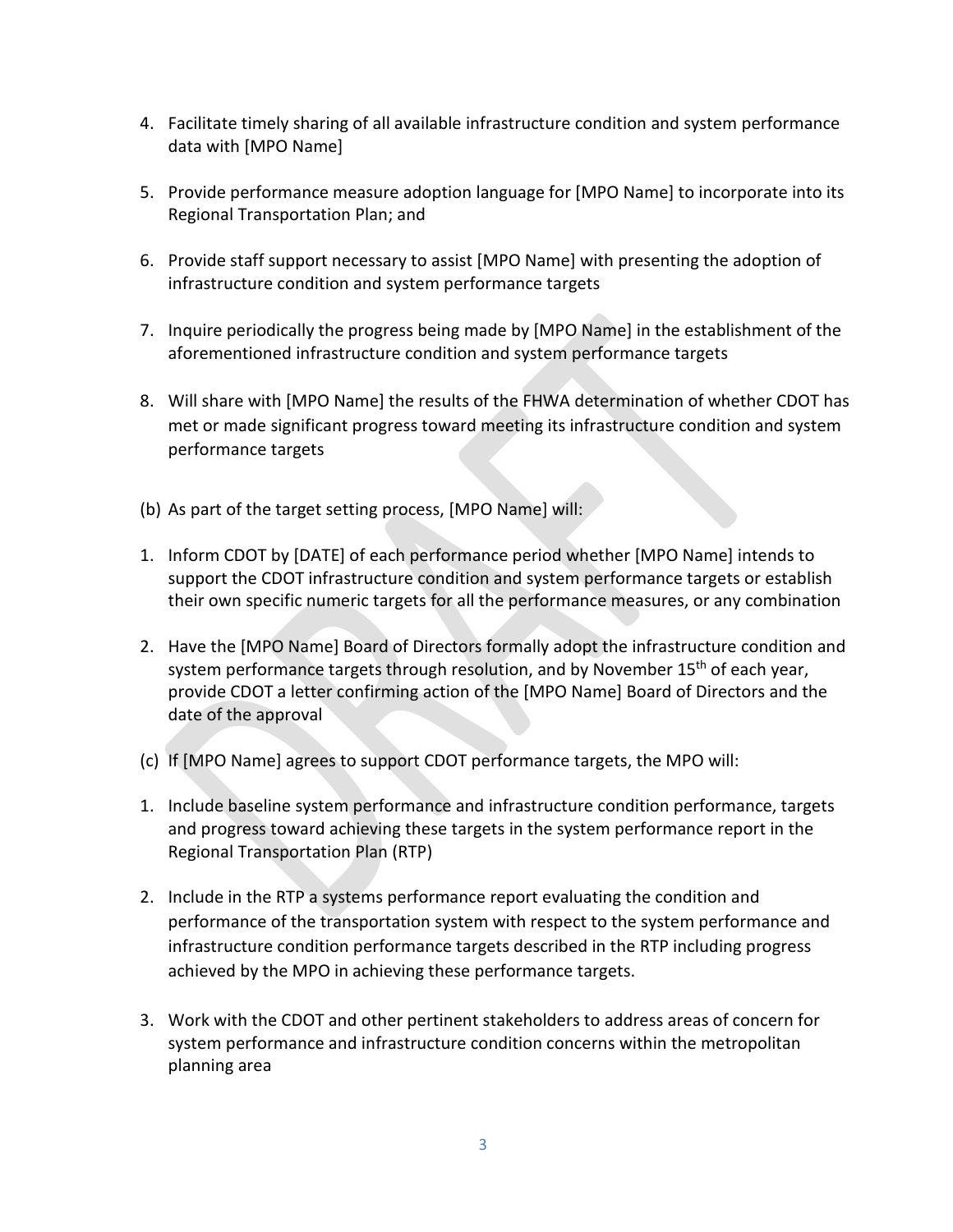- 4. Coordinate with the CDOT and include the aforementioned performance measures and the CDOT's performance targets for those measures in the RTP
- 5. Integrate into the metropolitan transportation planning process, the infrastructure condition and system performance goals, objectives, performance measures and targets described in other CDOT transportation plans and processes such as applicable portions of the Risk-Based Asset Management Plan
- 6. Include a description in the Transportation Improvement Program (TIP) of the anticipated effect of the TIP toward achieving infrastructure condition and system performance targets in the RTP, linking investment priorities in the TIP to those targets
- (d) If [MPO Name] establishes its own infrastructure condition or system performance targets, the MPO will:
- 1. Establish infrastructure condition targets for all national highway system roads in the metropolitan planning area in coordination with the CDOT
- 2. Establish system performance targets for all roads as specified within the statute criteria in the metropolitan planning area in coordination with CDOT
- 3. Coordinate with the CDOT and include the safety performance measures and the MPO's safety targets for those measures in the RTP
- 4. Integrate into the metropolitan transportation planning process, the infrastructure condition and system performance goals, objectives, performance measures and targets described in other CDOT transportation plans and processes
- 5. Include a description in the TIP of the anticipated effect of the TIP toward achieving infrastructure condition and system performance targets in the RTP, linking investment priorities in the TIP to those infrastructure condition and system performance targets